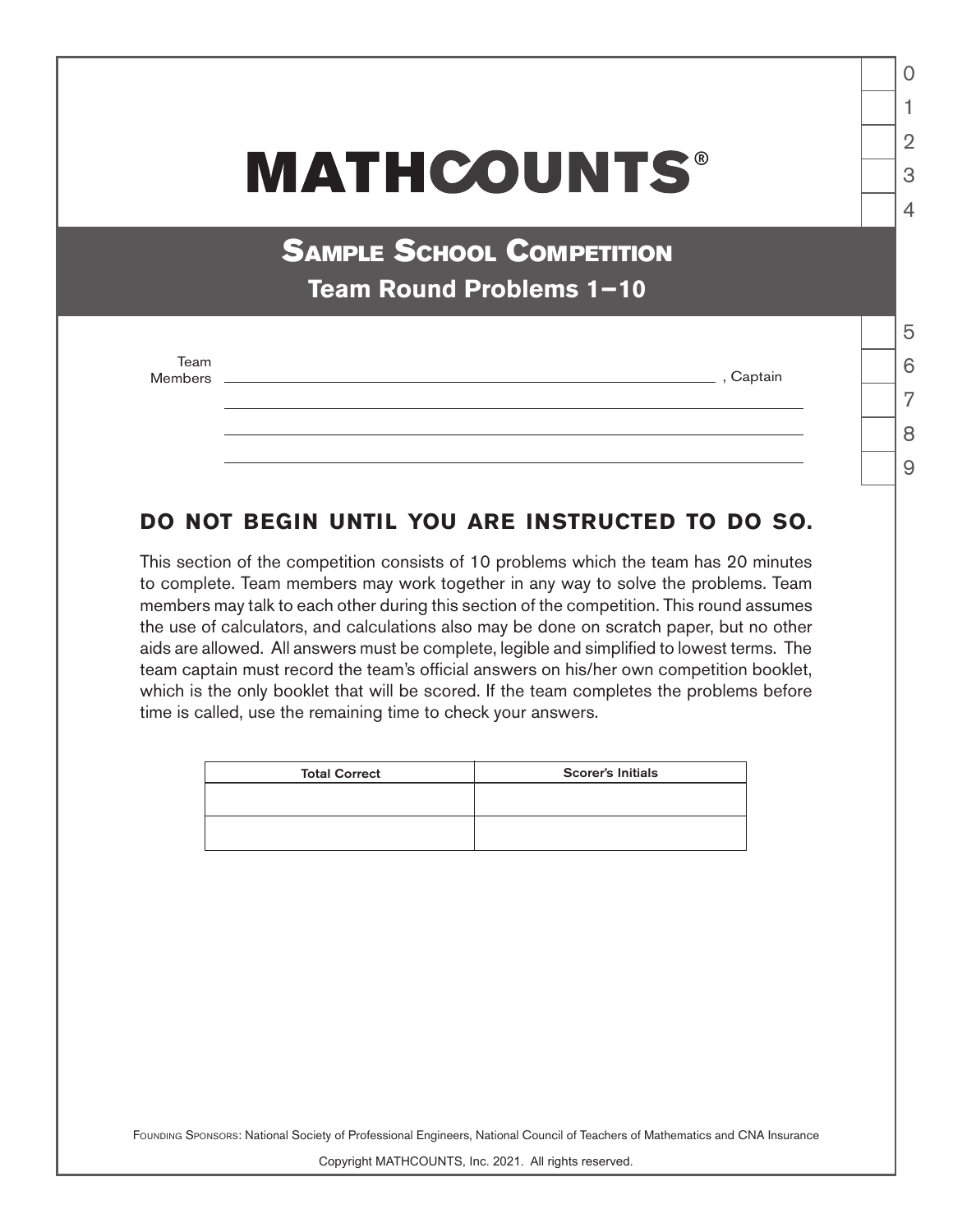

William counted all the animals he saw at the zoo. This graph shows the data he collected. Based on this, what percentage of the animals that William saw are mammals? Express your answer to the nearest hundredth.

How many ways are there to arrange the four integers 1, 2, 3 and 4 in a row so that no two adjacent numbers have a sum of 5?

There are 93 sixth graders and 108 seventh graders entering a raffle. In each grade, the number of dog owners is twice the number of students who do not own a dog. What is the probability that a seventh grader who does not own a dog wins the raffle? Express your answer as a common fraction.

| In the $5 \times 5$ grid shown, each row and each column is |
|-------------------------------------------------------------|
| to contain the integers 1 through 5 exactly once with       |
| one integer per cell. The sum of the two integers in each   |
| outlined pair of cells is 5. What is the product of the     |
| integers in the four corner cells that are shaded?          |
|                                                             |

A satellite, located 400 km above Earth's surface, travels at a speed of 28,000 km/h. For simplicity, assume that Earth is a perfect sphere with circumference 40,075 km. How many minutes does it take the satellite to orbit Earth one time? Express your answer as a decimal to the nearest tenth.

Copyright MATHCOUNTS, Inc. 2019. All rights reserved. Sample School Team Round

400 km

Earth